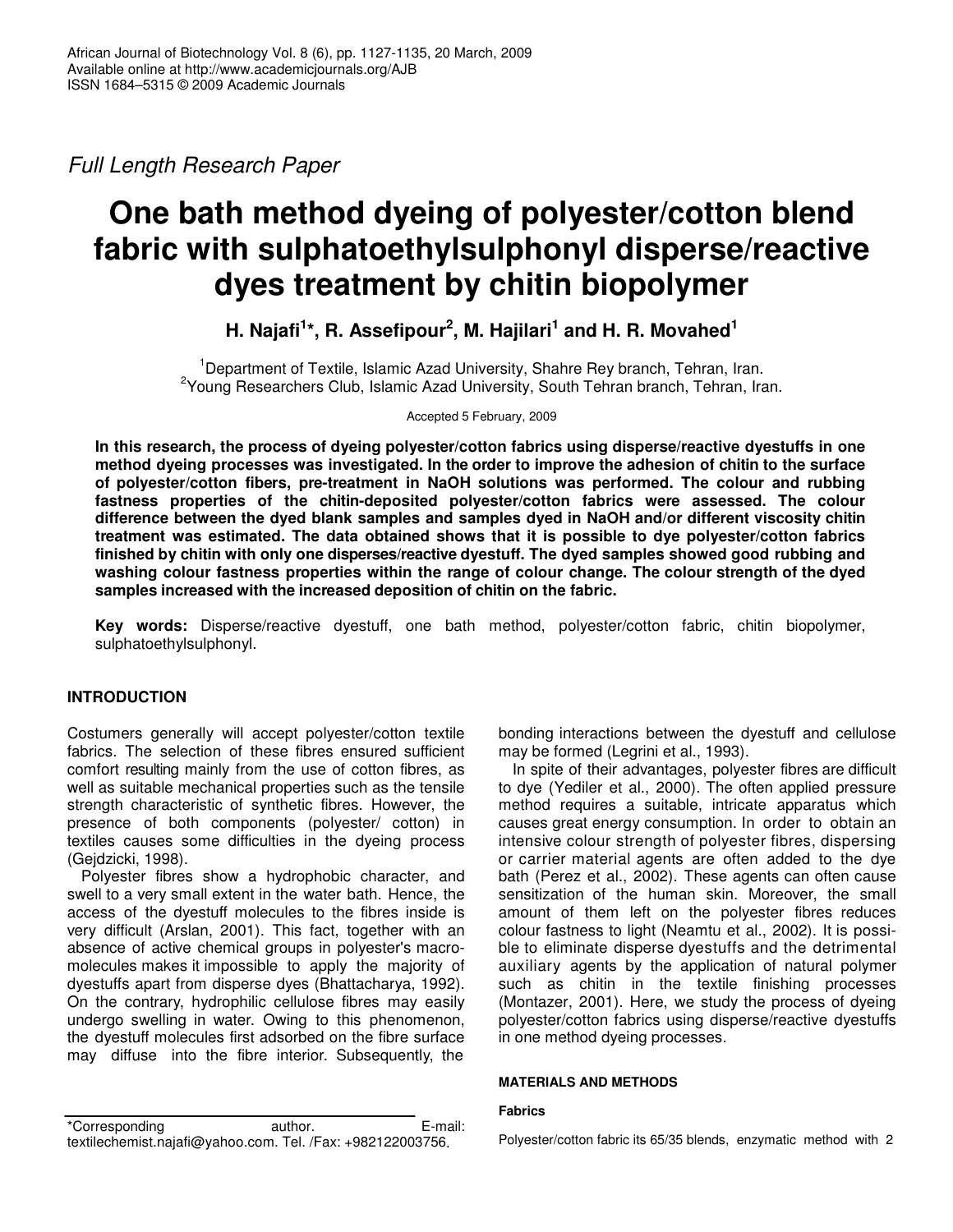**Table 1.** The chitin samples characteristics; the viscosity was determined for a 1 - 7% solution of chitin in a 1.5% solution of acetic acid at a temperature of 300 $\degree$ C, by means of a Brookfield Viscometer at 40 rpm.

| <b>Property</b>      | Unit | hitin I | <b>Chitin II</b> | <b>Chitin III</b> |
|----------------------|------|---------|------------------|-------------------|
| Drv<br>mass          | %    | 96.5    | 88.9             | 89.4              |
| Ash content          | %    | 1.29    | 0.28             | 1.1               |
| Deacetylation degree | %    | 82      | 65               | 77.6              |
| Viscosity            | mPas | 19.7    | 1228             | 240               |



**Figure .** One bath dyeing profile of PE/Co blend with temporarily solubilized disperse/ reactive dyes.

g/l by Baylase AT (Bayer Co. Germany) at 70°C 40 min and then washing hot water with added 0.5 g/l nonionic soap, scoured and bleaching  $H_2O_2$  35% 4 g/l, NaOH 30% 2 g/l, stabilizer 2 g/l, wetting agents 1 g/l in 90°C at 45 min and then washing hot water and cold water and air dried at room temperature when finishing in pretreatment dyeing with disperse/reactive sulphatoethylsulphonyl dyes.

#### **Sulphatoethylsulphonyl reactive/disperse dye**

Polyester/cotton fabric, PE/CO 65/35 (120 g/m<sup>2</sup>), containing in warp and weft disperse/reactive ions PE/C0 65/35 yarns of linear density  $10 \times 2$  tex. The samples were washed for 50 min in an aqueous solution containing 2 g/l of wetting agent Diadavin EWN (Product by Bayer. co Germany) with a liquor ratio of 1:30 at 70°C, and then rinsed in cold water and dried at 100°C. In order to improve the adhesion of chitin to the smooth surface of polyester fibres, an alkaline pretreatment in water solution containing 0, 5, 10 and 15 g/l of NaOH for 25 min at 95°C with a liquor ratio of 1:30 was performed. Subsequently, the samples were rinsed twice in cold water and dried at 100°C. Three chitin samples of different viscosity and different deacetylation degree, produced by the Sails Chem. Co Iran were used. The properties of the samples are shown in Table 1.

The chitin flakes were dissolved in an aqueous 1.5% acetic acid, after adding a cross linking agent (glutar aldehyde, 4% w/w, calculated to the weight of pure chitin). The samples were immersed in the chitin solutions in the special laboratory padding

squeezing machine, made by Atlas Co. This process was repeated several times to ensure the even deposition of chitin on the fabric surface. Then the samples were dried at 98°C for 35 s and subjected to a thermofixation process at 145°C for 20 s.

The chitin amount deposition on the surface fabric was determined an according to the equation:

$$
p = \frac{T^*a}{d} \tag{1}
$$

Where  $p =$  chitin amount deposited on the fabric, in %, calculated in relation to the weight of fabrics,  $a =$  chitin concentration in the padding solution, in  $g/l$ ,  $T =$  chitin pick-up, in % (80% for polyester/cotton blends), and  $d =$  density of the chitin solutions, approximately 1 g/l for all chitin solutions.

A chitin solution of concentration 20 g/l was used for deposition. For example, at  $T = 80\%$ , a = 20 g/l, and  $d = 1$ g/l, the chitin amount  $p = 1.6%$ .

#### **Dyeing of polyester/cotton fabric**

For satisfactory dispersion in the dye bath, the dye was initially finished by mortar milling in the presence of a specially selected dispersing agent. Polyester/cotton fabric were dyed in Atlas dyeing machine at a liquor ratio of 1:40 using distilled water. The dye bath were prepared with the dye concentration 2% owf and with 1.5 g/l anionic Carrier (Levegal PEW Bayer Co. Germany). The pH was then adjusted 6.5 and 0.2 mol sodium sulphate solution. Dyeing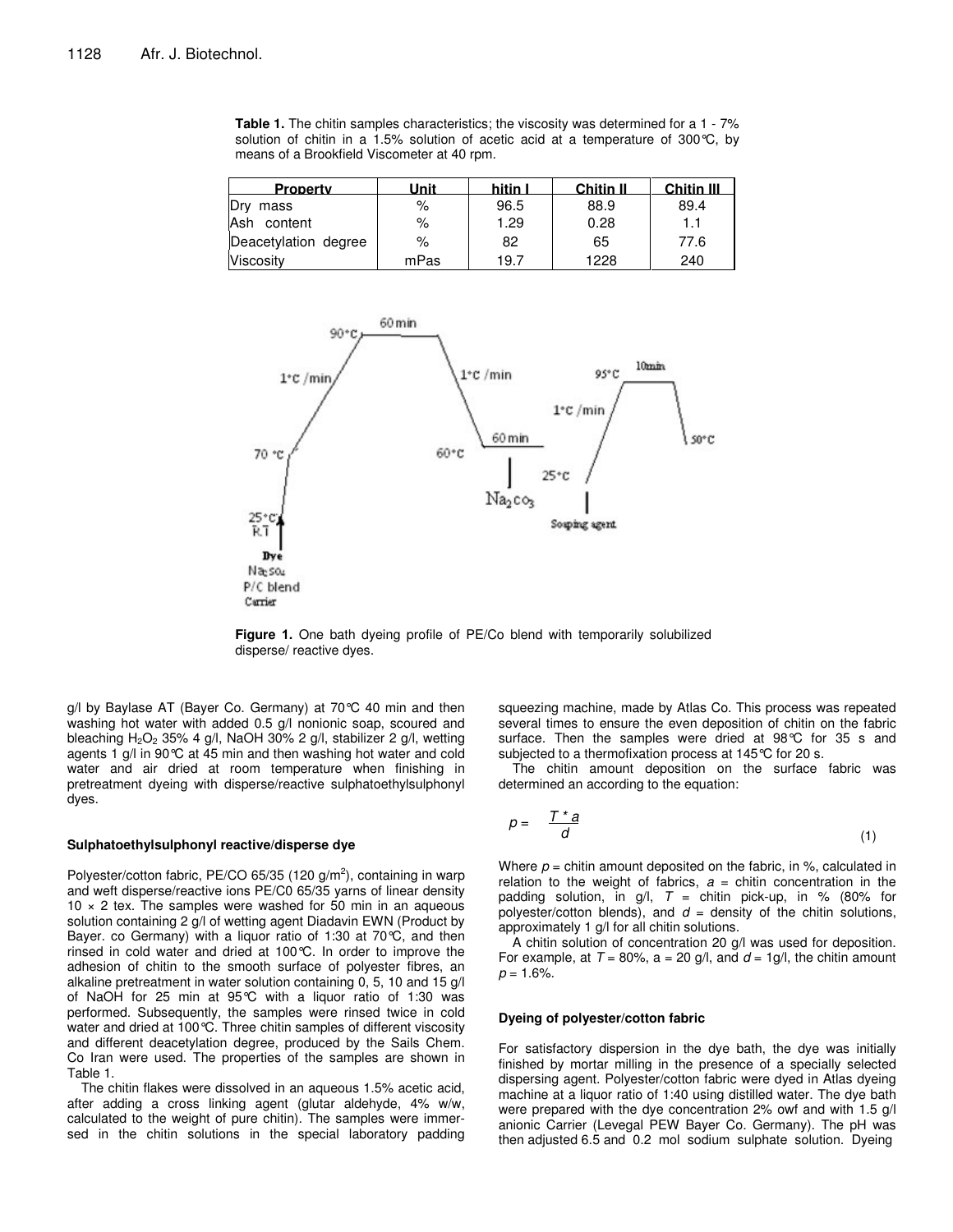**Table 2.** Changes in dry-rubbing, wet -rubbing (PN-EN ISO 105-X12:1999) and washing fastness (PN-EN 20105-C01:1997) properties of polyester/cotton fabric samples dyed using disperse /reactive blue after treatment with chitin ( I), **0** - without alkaline pretreatment, and **A<sup>1</sup>** -with alkaline pretreatment, NaOH 5 g/l.

| Pretreatment | Chitin         | <b>Colour fastness to:</b> |         |         |  |
|--------------|----------------|----------------------------|---------|---------|--|
|              | deposition%    |                            | Rabbing | Washing |  |
|              |                | <b>Dry</b>                 | Wet     |         |  |
| O            | 0              | 4                          | 3       | 4       |  |
|              |                | $\overline{4}$             | 3       | 4       |  |
|              | $\overline{c}$ | 4                          | 3       | $5 - 4$ |  |
|              | 3              | 4                          | 3       | $5-4$   |  |
|              | 4              | 4                          | 3       | $5 - 4$ |  |
|              | 5              | $5 - 4$                    | 3       | $5-4$   |  |
|              | 6              | $\overline{4}$             | 3       | 4       |  |
|              | 7              | $5-4$                      | $4 - 3$ | $5 - 4$ |  |
|              | $\Omega$       | $5-4$                      | 3       | $5-4$   |  |
| $A_1$        |                | $5-4$                      | 3       | $5 - 4$ |  |
|              | $\overline{c}$ | 4                          | 3       | $5-4$   |  |
|              | 3              | 4                          | 3       | $5 - 4$ |  |
|              | 4              | 4                          | 4       | $5 - 4$ |  |
|              | 5              | 4                          | $4 - 3$ | $5 - 4$ |  |
|              | 6              | 4                          | 3       | 4       |  |
|              | 7              | 4                          | 3       | 4       |  |

started at 45°C for 15 min, and then the dye bath temperature was raised at a rate of 1.5 - 2°C /min to 70°C. From 70°C, the dye bath temperature was raised by 1°C /min to 90°C, maintained at this temperature for 60 min and cooled to 60°C. After 30 min at 60°C, 20 g/l of alkali ( $Na<sub>2</sub>Co<sub>3</sub>$ ) was added to effect fixation of the reactive dye on cotton and maintained at 60°C for further 30 min. The dyeing were rinsed and soaped at 95°C for 10 min with 1.5 g/l soaping agent and then dried at room temperature (Figure 1).

After dyeing, the samples were fixed in an aqueous solution containing 3% Acrafix MF Bayer Co. Germany (without formaldehyde) for 45 min at 50°C, then rinsed and dried at room temperature.

The colour difference between the dyed blank samples and samples dyed after the alkaline and/or chitin treatment was monitored with a Macbeth Color Eye 3000 diffusion reflectance spectrophotometer, made in the USA, under illuminant D65 using a 10° observer. The colour and rubbing fastness properties were estimated according to Polish standards. The results were assessed in ratings from grade 1 (very poor) to grade 5 (excellent). The colour change was assessed according to the grey scale from grade 1 (much altered) to grade 5 (unaltered).

## **RESULTS AND DISCUSSION**

Dyeing with disperse/reactive dyestuffs obtained on chitin deposited polyester/cotton fabric samples is even, and independent of earlier alkaline pretreatment. The dyeing uniformity depends on the uniformity of chitin deposition. The dyed polyester/cotton samples are characterized by better dyeing uniformity and mélange effect, which decreases with an increased amount of chitin.

The data obtained shows that after chitin treatment it is

possible to dye polyester/cotton fabric with only one disperse/reactive dyestuff, which shows substantively only to cellulose fibres. The dyed textiles are characterized by good dry rubbing and fastness properties (3 - 4 to 4 - 5 grades), as well as good washing fastness properties in the range of the colour change (4 to 4 - 5 grades), apart from the polyester/cotton fabric samples dyed with the disperse/reactive red dyestuff, for which 3 to 3 - 4 grades were obtained (Tables 2 - 6).

An alkaline pretreatment of fabric samples has practically no essential consequence for changes in colour fastness to rubbing and washing, but causes a slight increase in the depth of shade. In order to improve the adhesion of chitin to the surface of polyester fibres, the pretreatment in an alkaline solution containing 10 g/l of NaOH is permitted.

The colour strength increases with an increase in chitin deposition independent of the degree of deacetylation. The colour difference between the dyed blank samples and the sampleswithchitin is significant (Figures 2 - 6). The deacetylation degree of chitin does not essentially affect either the strength of colour of textiles or the colour fastness to rubbing and washing. The viscosity of chitin (which depends on the molecular weight) decides its application properties. The stiffness of the chitin deposited samples increases with an increase in the chitin deposition on textile. According to the data obtained, the polyester/ cotton fabrics are best finished by means of disperse/ reactive dyestuffs after an alkaline pretreatment in solution containing 10 g/l of NaOH and followed by impreg-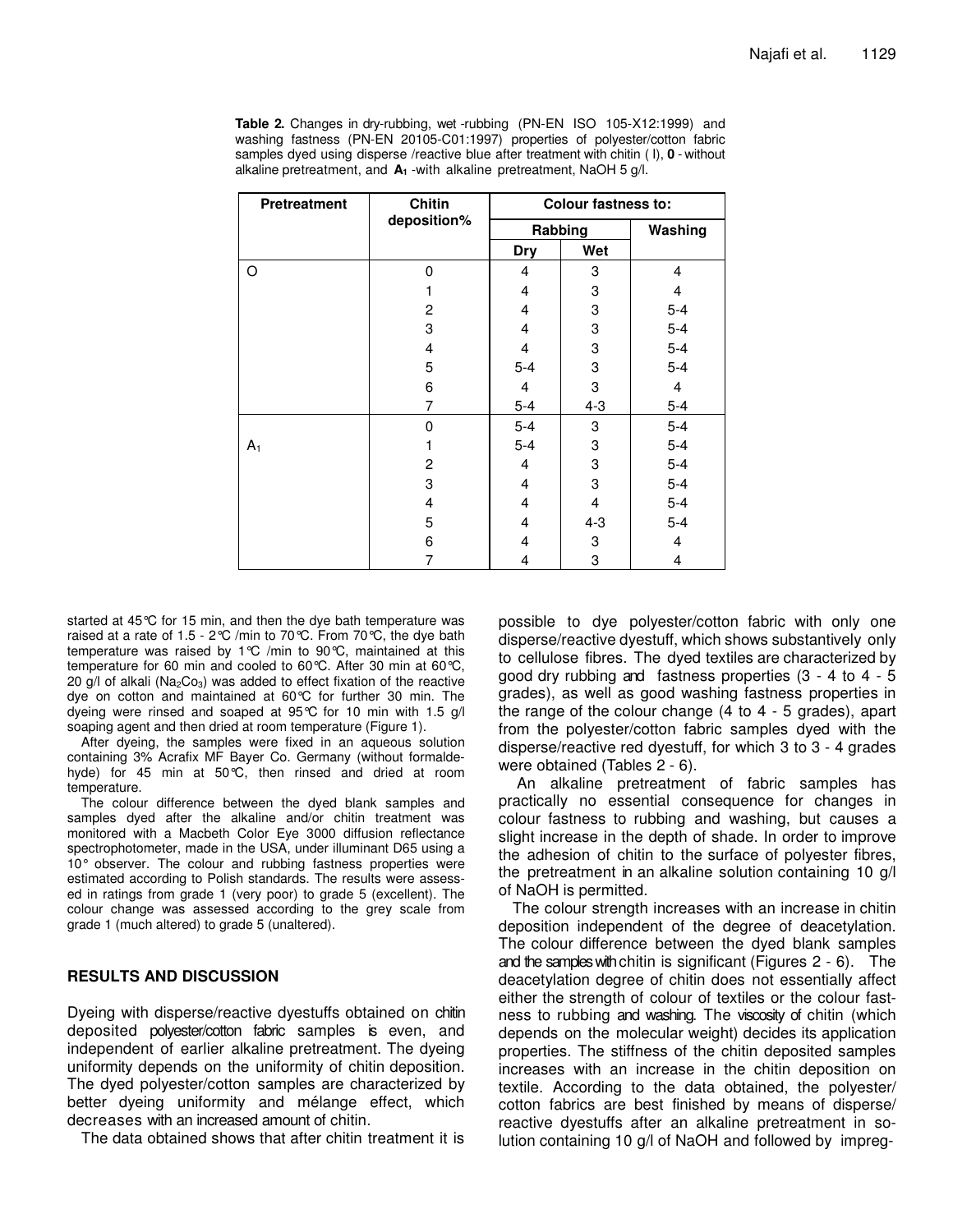Table 3. Changes in dry-rubbing, wet- rubbing (PN-EN ISO 105-X12:1999) and washing fastness (PN-EN 20105-Co1:1997) properties of polyester/cotton fabric samples dyed using disperse /reactive blue after treatment with chitin (II), 0 -without alkaline pretreatment, and  $A_1$ - with alkaline pretreatment, NaOH 5 g/l.

| Pretreatment | <b>Chitin</b>  | <b>Colour fastness to:</b> |                           |         |  |
|--------------|----------------|----------------------------|---------------------------|---------|--|
|              | deposition%    | Rabbing                    | Washing                   |         |  |
|              |                | <b>Dry</b>                 | Wet                       |         |  |
|              | 0              | 4                          | 3                         | $5 - 4$ |  |
| O            |                | 4                          | 3                         | $5 - 4$ |  |
|              | $\overline{c}$ | 4                          | 3                         | $5-4$   |  |
|              | 3              | 4                          | 3                         | $5-4$   |  |
|              | $\overline{4}$ | 4                          | 3                         | $5-4$   |  |
|              | 5              | 4                          | 3                         | $5-4$   |  |
|              | 6              | $5 - 4$                    | $\overline{4}$            | $5-4$   |  |
|              | 7              | $5-4$                      | 4                         | $5-4$   |  |
|              | $\mathbf 0$    | $\overline{4}$             | 3                         | $5-4$   |  |
| $A_1$        |                | $5 - 4$                    | 4                         | $5-4$   |  |
|              | $\overline{2}$ | $5-4$                      | 4                         | $5 - 4$ |  |
|              | 3              | 4                          | 3                         | $5 - 4$ |  |
|              | 4              | 4                          | $\ensuremath{\mathsf{3}}$ | $5 - 4$ |  |
|              | 5              | 4                          | $\ensuremath{\mathsf{3}}$ | $5 - 4$ |  |
|              | 6              | $\overline{4}$             | 3                         | $5-4$   |  |
|              | 7              | 4                          | 3                         | $5-4$   |  |



**Figure .** Changes in colour difference of polyester/cotton fabric samples dyed using disperse/reactive blue after chitin (I) NaOH concentrations of 0 and 5 g/l.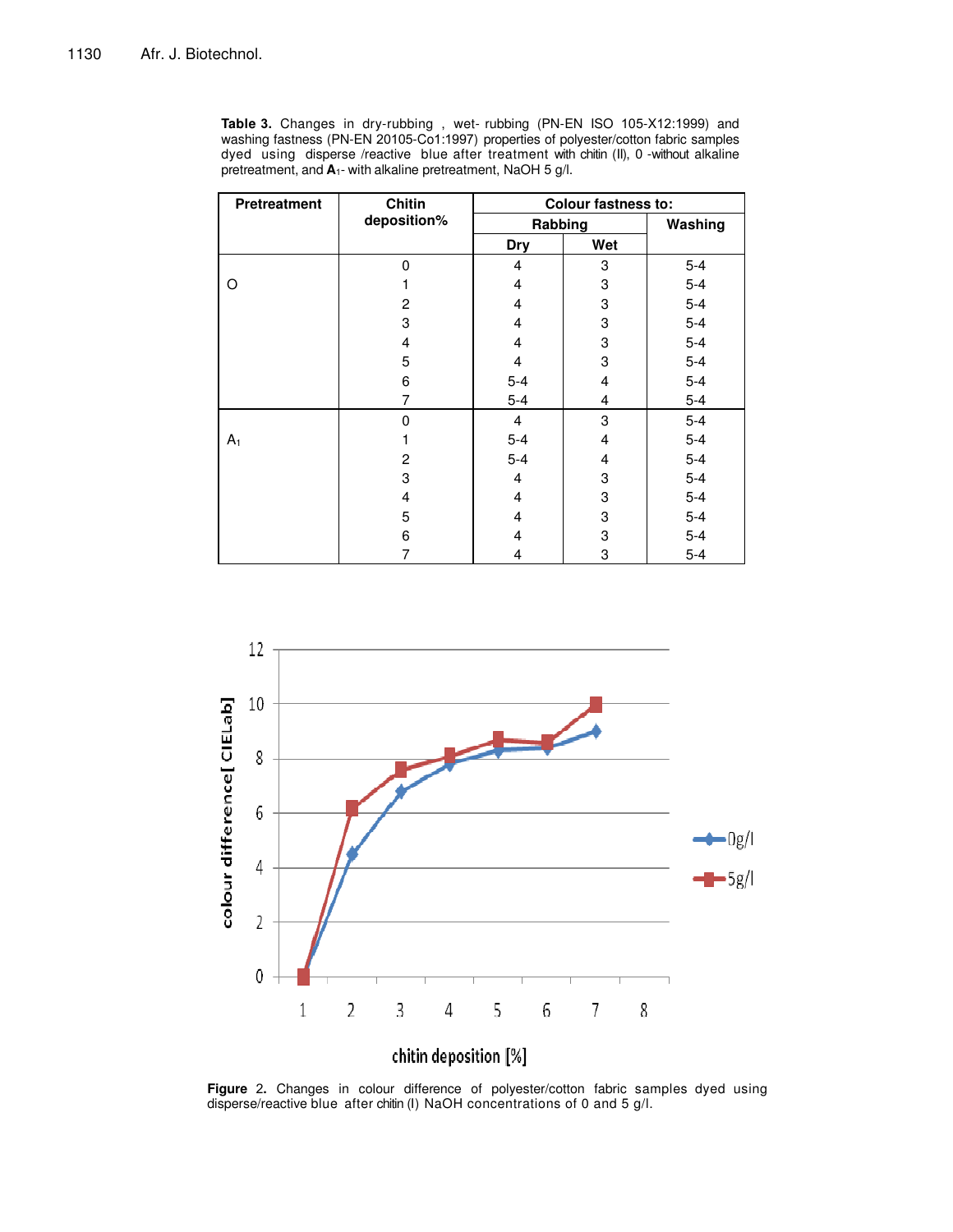Table 4. Changes in dry-rubbing, wet- rubbing (PN-EN ISO 105-X12:1999) and washing fastness (PN-EN 20105-Co1:1997) properties of polyester/cotton fabric samples dyed using disperse /reactive blue after treatment with chitin (III),0-without alkaline pretreatment, and  $A_1$ - with alkaline pretreatment, NaOH 5 g/l.

| <b>Pretreatment</b> | <b>Chitin</b>  | <b>Colour fastness to:</b> |                |                         |
|---------------------|----------------|----------------------------|----------------|-------------------------|
|                     | deposition%    | Rabbing                    |                | Washing                 |
|                     |                | <b>Dry</b>                 | Wet            |                         |
|                     | 0              | $5-4$                      | 4              | $\overline{4}$          |
| O                   |                | $5-4$                      | 4              | 4                       |
|                     | $\overline{2}$ | $5-4$                      | $5 - 4$        | 4                       |
|                     | 3              | $\overline{4}$             | 4              | $\overline{4}$          |
|                     | 4              | 4                          | 4              | $\overline{4}$          |
|                     | 5              | 4                          | 4              | $\overline{4}$          |
|                     | 6              | $5 - 4$                    | $4 - 3$        | $5 - 4$                 |
|                     | 7              | 4                          | 4              | $\overline{\mathbf{4}}$ |
|                     | $\Omega$       | $\overline{4}$             | $4 - 3$        | $5 - 4$                 |
| $A_1$               |                | $5-4$                      | $4 - 3$        | $\overline{\mathbf{4}}$ |
|                     | $\overline{c}$ | $\overline{4}$             | $4 - 3$        | $5-4$                   |
|                     | 3              | $5-4$                      | $4 - 3$        | $\overline{\mathbf{4}}$ |
|                     | 4              | $5-4$                      | $\overline{4}$ | $5-4$                   |
|                     | 5              | $5-4$                      | $\overline{4}$ | 4                       |
|                     | 6              | $5-4$                      | 4              | $\overline{4}$          |
|                     | 7              | 4                          | 4              | 4                       |



**Figure 3.** Changes in colour difference of polyester/ cotton fabric samples dyed using disperse/reactive blue after chitin (II) NaOH concentrations of 0 and 5 g/l.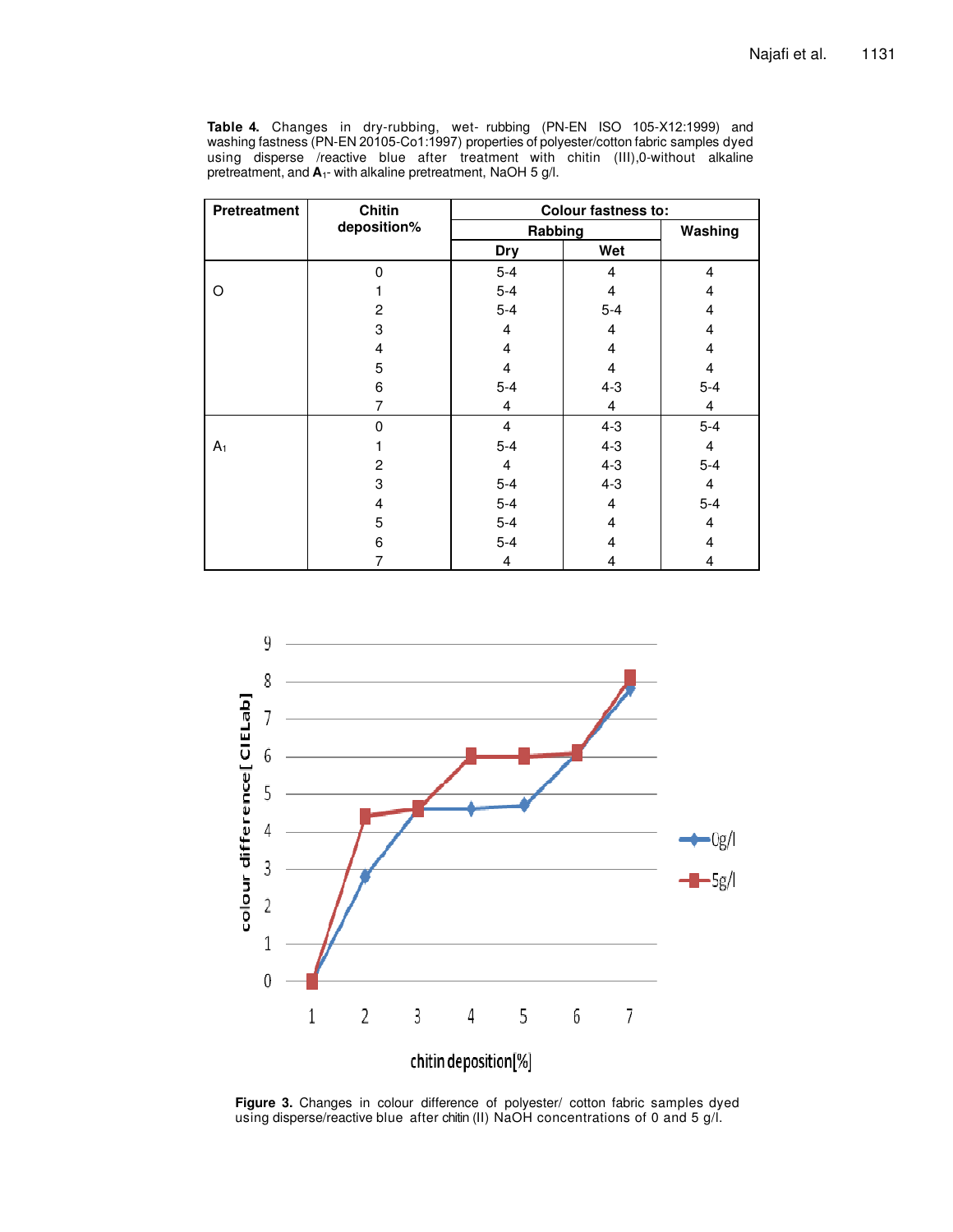

**Figure 4.** Changes in colour difference of polyester/cotton fabric samples dyed using disperse/reactive blue after chitin (III) NaOH concentrations of 0 and 5 g/l.

**Table 5.** Changes in dry -rubbing, wet- rubbing (PN-EN ISO 105-X12:1999) and washing fastness (PN-EN ISO 20105 C01:1997) properties of polyester/cotton fabric samples dyed using disperse /reactive red after treatment with chitin (I), **0**-without alkaline pretreatment, **A1**-with alkaline pretreatment, NaOH 5 g/l, **A2**-with alkaline pretreatment, NaOH 10 g/l, and **A3**–withalkaline pretreatment, NaOH 15 g/l.

| Pretreatment   | <b>Chitin</b>  | <b>Colour fastness to:</b> |         |         |
|----------------|----------------|----------------------------|---------|---------|
|                | deposition%    | Rabbing                    |         | Washing |
|                |                | <b>Dry</b>                 | Wet     |         |
|                | 0              | $5 - 4$                    | 3       | $5 - 4$ |
| O              | 1              | $5 - 4$                    | 3       | $5-4$   |
|                | $\overline{c}$ | $5-4$                      | $4 - 3$ | $5-4$   |
|                | 3              | $5 - 4$                    | 3       | $5 - 4$ |
|                | 4              | $5-4$                      | $4 - 3$ | $5-4$   |
|                | 5              | $5 - 4$                    | 3       | 4       |
|                | 6              | $5 - 4$                    | 3       | 4       |
|                | 7              | $5 - 4$                    | $4 - 3$ | 4       |
|                | 0              | $5 - 4$                    | 3       | 4       |
|                | 1              | $5 - 4$                    | 3       | 4       |
|                | $\overline{c}$ | $5 - 4$                    | 3       | $5-4$   |
|                | 3              | $5 - 4$                    | $4 - 3$ | $5-4$   |
| A <sub>1</sub> | 4              | $5 - 4$                    | $4 - 3$ | 4       |
|                | 5              | $5 - 4$                    | 3       | 4       |
|                | 6              | $5 - 4$                    | 3       | $5 - 4$ |
|                | 7              | $5-4$                      | 3       | $5-4$   |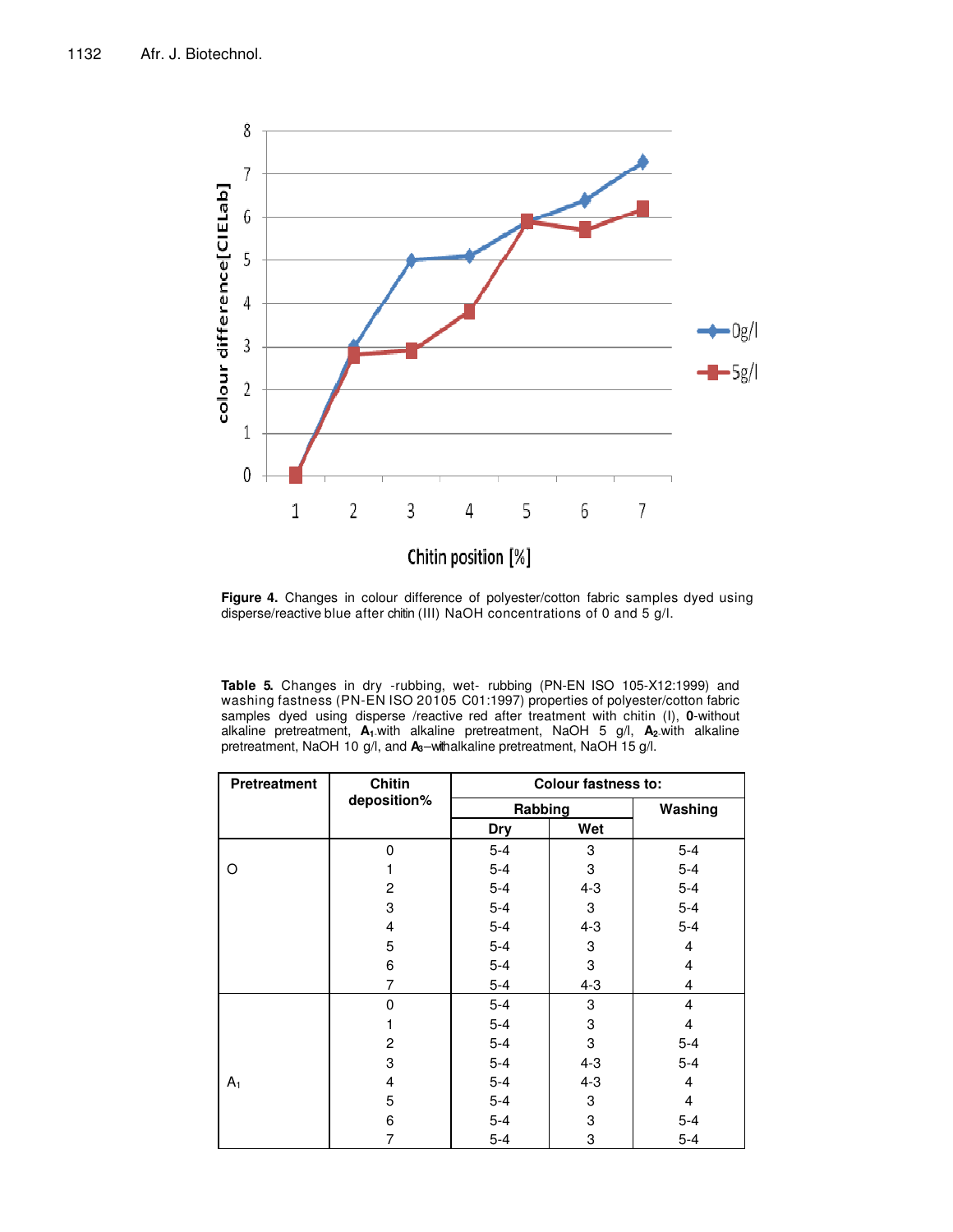**Table 5.** Contd.

|                | 0                       | $5-4$ | 3                         | $5-4$                   |
|----------------|-------------------------|-------|---------------------------|-------------------------|
|                | 1                       | $5-4$ | 3                         | $5-4$                   |
|                | $\overline{\mathbf{c}}$ | $5-4$ | 3                         | $5-4$                   |
|                | 3                       | $5-4$ | $\ensuremath{\mathsf{3}}$ | $5-4$                   |
| A <sub>2</sub> | $\overline{\mathbf{4}}$ | $5-4$ | $4 - 3$                   | $\overline{4}$          |
|                | $\mathbf 5$             | $5-4$ | $4 - 3$                   | $5-4$                   |
|                | 6                       | $5-4$ | 3                         | $\overline{\mathbf{4}}$ |
|                | $\overline{7}$          | $5-4$ | 3                         | $\overline{\mathbf{4}}$ |
|                | $\pmb{0}$               | $5-4$ | $\ensuremath{\mathsf{3}}$ | $\overline{\mathbf{4}}$ |
|                | 1                       | $5-4$ | $4 - 3$                   | $\overline{\mathbf{4}}$ |
|                | $\overline{c}$          | $5-4$ | 3                         | $5 - 4$                 |
|                | 3                       | $5-4$ | 3                         | $5-4$                   |
| $A_3$          | 4                       | $5-4$ | 3                         | $5-4$                   |
|                | 5                       | $5-4$ | $\mathsf 3$               | $5-4$                   |
|                | 6                       | $5-4$ | $4 - 3$                   | $5-4$                   |
|                | 7                       | $5-4$ | 3                         | $5-4$                   |



**Figure 5.** Changes in colour difference of polyester/ cotton fabric samples dyed using disperse/reactive red after chitin (I) NaOH concentrations of 0, 5, 10 and 15 g/l.

nation with chitin solution with concentration below 1 - 7% (w/v), independent of the chitin characteristic.

### **Conclusion**

It is possible to polyester/cotton fabrics with disperse/ reactive dyestuffs after chitin treatment. Dyed textiles are characterized by good dry rubbing and washing fastness but medium wet-rubbing fastness properties. The alkaline pretreatment affects the greater adhesion of chitin to the surface of polyester fibres, which is manifested by the greater colour strength. Pretreatment in an alkaline solution containing 10 g/l NaOH is permitted. The achievement of good effects depends mainly on the amount of chitin deposited and its characteristic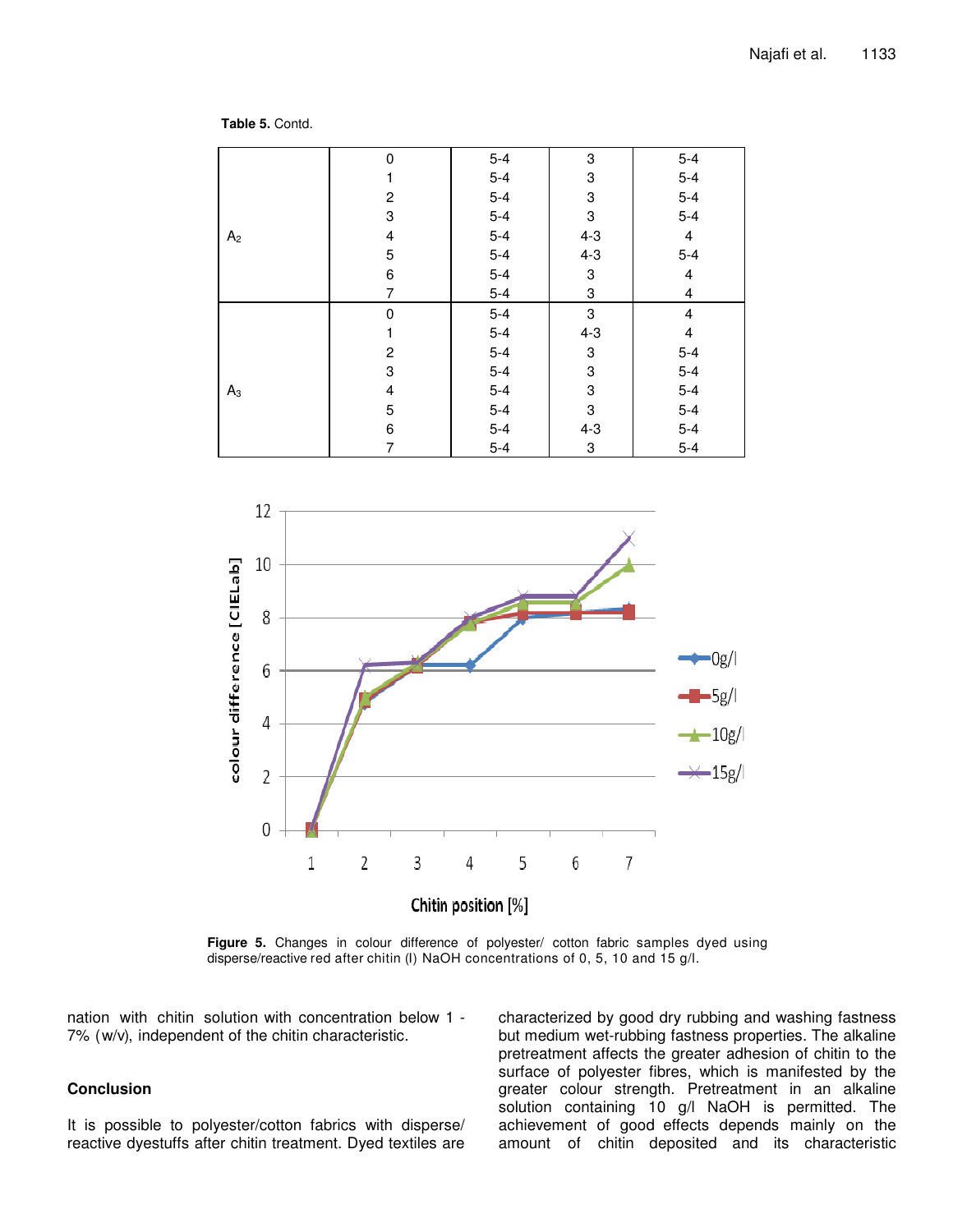

**Figure 6.** Changes in colour difference of polyester/cotton fabric samples dyed using disperse /reactive blue after chitin (I) NaOH concentrations of 0, 5, 10 and g/l.

**Table 6.** Changes in dry-rubbing, wet- rubbing (PN-EN ISO 105-X12:1999) and washing fastness (PN-EN 20105-C01-1997) properties of polyester/cotton fabric samples dyed using disperse /reactive blue after treatment with chitin (I), 0without alkaline pretreatment, and A1-with alkaline pretreatment, NaOH 5 g/l, **A2**- with alkaline pretreatment, NaOH 10 g/l, and **A3-** with alkaline pretreatment, NaOH 15 g/l.

| <b>Pretreatment</b> | <b>Chitin</b>           | Colour fastness to:     |         |                         |  |
|---------------------|-------------------------|-------------------------|---------|-------------------------|--|
|                     | deposition%             |                         | Rabbing | Washing                 |  |
|                     |                         | <b>Dry</b>              | Wet     |                         |  |
| O                   | 0                       | $4 - 3$                 | 3       | 4                       |  |
|                     | 1                       | $4 - 3$                 | 3       | $\overline{\mathbf{4}}$ |  |
|                     | $\boldsymbol{2}$        | $4 - 3$                 | 3       | $5-4$                   |  |
|                     | 3                       | $4 - 3$                 | $4 - 3$ | $5-4$                   |  |
|                     | $\overline{\mathbf{4}}$ | 3                       | 3       | $5-4$                   |  |
|                     | 5                       | 3                       | 3       | $5-4$                   |  |
|                     | 6                       | $4 - 3$                 | 3       | $5 - 4$                 |  |
|                     | $\overline{7}$          | $4 - 3$                 | $4 - 3$ | $5-4$                   |  |
|                     | 0                       | $\overline{\mathbf{4}}$ | 3       | $5-4$                   |  |
|                     | 1                       | 3                       | $3-2$   | $5-4$                   |  |
|                     | $\overline{c}$          | 3                       | $3-2$   | $5-4$                   |  |
|                     | 3                       | 3                       | $3-2$   | $5-4$                   |  |
| $A_1$               | 4                       | $4 - 3$                 | 3       | $5-4$                   |  |
|                     | 5                       | $\overline{\mathbf{4}}$ | 3       | $5 - 4$                 |  |
|                     | 6                       | $\overline{\mathbf{4}}$ | $3-2$   | $5-4$                   |  |
|                     | $\overline{7}$          | $\overline{\mathbf{4}}$ | $3 - 2$ | $5 - 4$                 |  |
|                     | $\mathbf 0$             | $4 - 3$                 | $3-2$   | $5-4$                   |  |
|                     | 1                       | $\overline{\mathbf{4}}$ | 3       | $5-4$                   |  |
|                     | $\overline{c}$          | $\overline{\mathbf{4}}$ | 3       | $\overline{\mathbf{4}}$ |  |
|                     | 3                       | $\overline{\mathbf{4}}$ | $3-2$   | $5-4$                   |  |
| A <sub>2</sub>      | 4                       | $4 - 3$                 | 3       | $5-4$                   |  |
|                     | 5                       | $\overline{\mathbf{4}}$ | 3       | $5-4$                   |  |
|                     | 6                       | 4                       | 3       | $5-4$                   |  |
|                     | $\overline{7}$          | $\overline{\mathbf{4}}$ | $3 - 2$ | $5 - 4$                 |  |